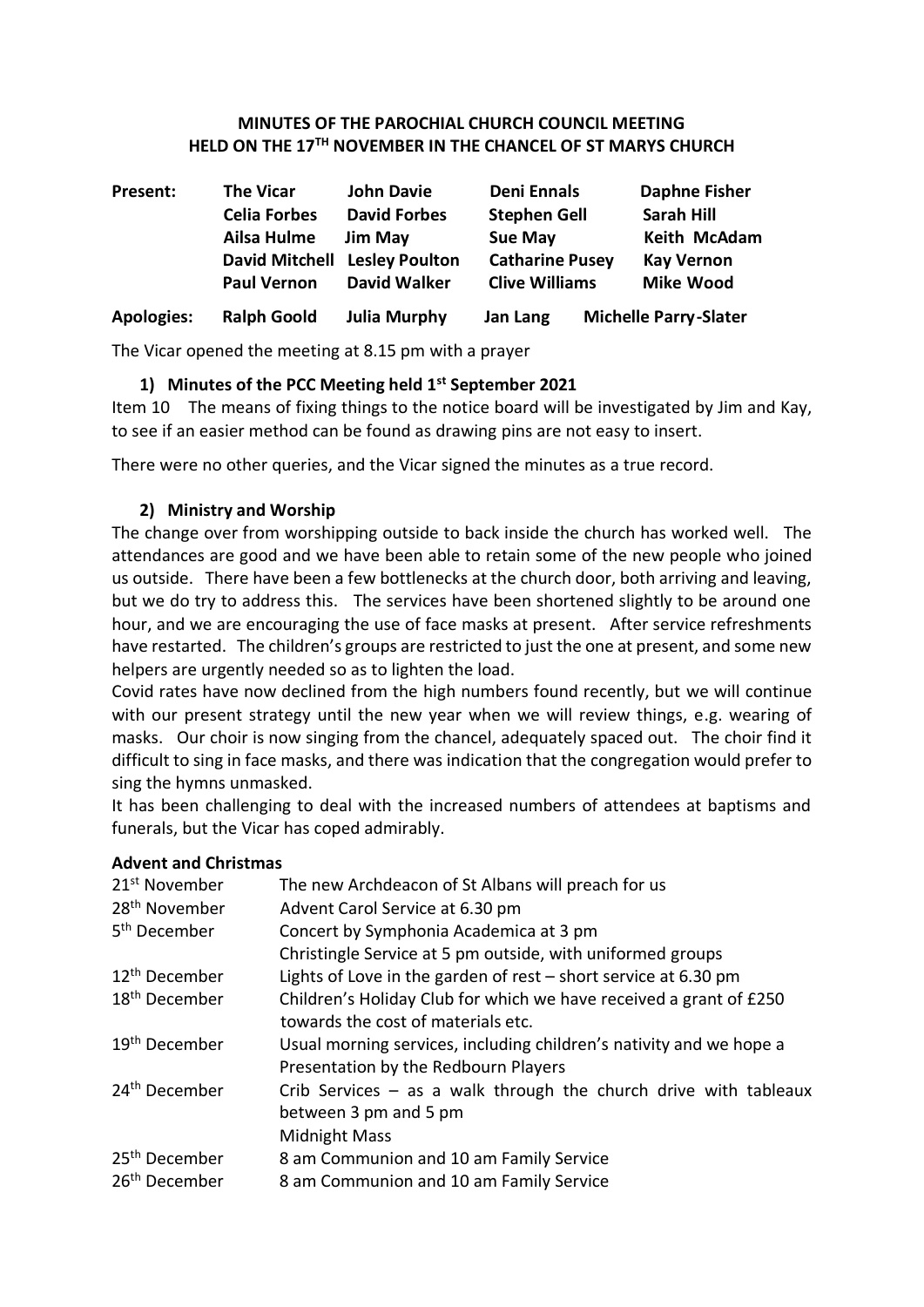We will also be offering during four Tuesdays of Advent, an Advent Address and Compline service at 9 pm on a Tuesday evening.

| 2 <sup>nd</sup> January | Epiphany              |
|-------------------------|-----------------------|
| 9 <sup>th</sup> January | The Baptism of Christ |

Churches Together - The Christmas Card will be delivered to every household in the village next week. This will be undertaken by an outside service.

Lifts to Church – at present we have four requests for lifts, but due to necessary restrictions this is labour intensive. An appeal will go into the pew sheet for more volunteer drivers. In addition, those who need to use a wheelchair will need help getting into the church whilst their drivers park their cars.

#### **Living in Love and Faith**

The Vicar has taken on the overseeing of this project for the Diocese. Will had provided an overview of the scope and how it will be implemented. There is a wealth of information on the Church of England website which everyone is encouraged to become familiar with. It will be necessary to run five evening courses. Depending on numbers, this may be offered to other churches to join our group. The course would probably consist of a film/talk presentation, and then discussion in smaller groups. The conclusions would then be drawn together for onward collation and conclusion.

#### **3) Finance**

Mike Wood has provided budgets and report up to date. Although we are still below the income we actually need, there is some available cash in the Common Round account, and some income available from our property lettings. Mike was pleased to report that Coffee on the Common and in the Village Hall have made a very good return, and are being well used and appreciated.

We are still reaping the benefit from the refund from the gas company received last year. Mike has applied for grants for reclaiming VAT on some recent works. He is planning to update our very outdated accounting software at a cost of £15 per month. This will also have the benefit of our auditor being able to access the detail online.

The necessary change of Trustees for our CCLA account, listing Will Gibbs, Mike Wood, Sue May, Paul Vernon and David Mitchell as our named trustees was proposed by:

Keith McAdam Seconded by: Ailsa Hulme and passed Nem Con Thanks to Mike for his continued hard work.

## **4) Safeguarding**

Jan Lang, our Safeguarding Officer, had provided a report, and there was nothing further to add except our thanks.

## **5) Fabric**

The Churchwardens had provided a written report.

The Energy Audit will be undertaken.

The new architect will undertake the Quinquennial next Wednesday. The Friends of St Mary's have some funds which they will release to help us implement necessary works, in particular the reroofing of the Transept.